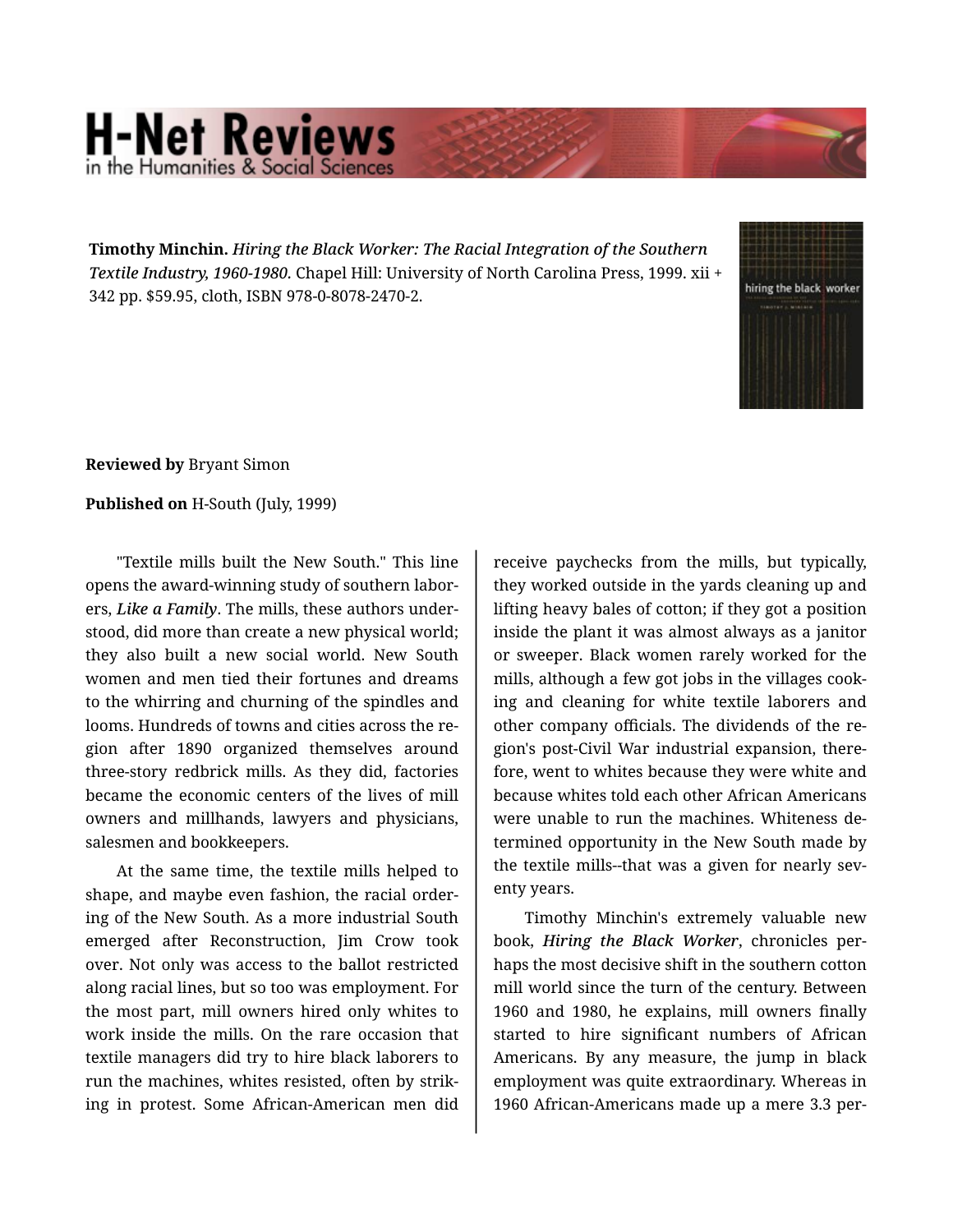cent of the southern textile labor force, two decades later they totaled a quarter of all mill‐ hands. Most students of the New South are well aware of this dramatic shift. But no one, that is until Minchin, has systematically examined this striking change in this most crucial of southern industries. This alone makes Minchin's book an significant contribution to southern studies.

The only other detailed examination of the "hiring of the black worker"--Richard Rowan's work--attributed the critical change in employ‐ ment patterns to a postwar regional labor short‐ age. Rowan and others have argued that mill managers turned to African American laborers as the southern economy, fueled by defense spend‐ ing, highway construction, changes in labor law, and air conditioning, expanded after World War II. Expansion meant jobs, lots of them, and gener‐ ally whites, who had benefited for decades from racial privileges, better schools and better social services, got the best of these new positions. With whites moving into the higher-paying sectors of the growing economy, economically rational--that is, profit-driven--mill owners, the story goes, abandoned the economics of white supremacy and started in the 1960s to hire African-American women and men to weave and spin. Again, the la‐ bor shortage was the determining factor.

Minchin, however, points to a different, less neo-classical economic engine of change. Using a remarkable number of interviews, most he him‐ self contacted, and a slew of until now largely un‐ examined legal cases, Minchin boldly, and repeat‐ edly, asserts that previous scholars have overem‐ phasized the labor shortage as spur to black em‐ ployment. He argues instead that the federal gov‐ ernment, African-American laborers, and civil rights activists were the prime movers behind the sharp shift in textile employment. "The Govern‐ ment Brought the Real Change," he titles one of book's early chapters (p. 43). Encouraged by the heroism of Birmingham and Selma protesters and even more importantly by the passage of the land‐

mark Civil Rights Act of 1964, African-Americans wrote countless, detailed letters to the Equal Em‐ ployment Opportunity Commission (EEOC) docu‐ menting discrimination in the mills. These anguished notes led to lawsuit after lawsuit against all the nation's major textile firms: Cone Mills, Burlington Industries, and Cannon Mills, among others. The legal action worked. Whether they were forced to do so by the courts or acted to avoid a lawsuit, mill managers from Alabama to Virginia started to hire African-American work‐ ers. According to Minchin, then, it was the potent combination of government action and African-American agency, with the labor shortage operat‐ ing somewhere in the background, that opened up the mills. With its "the government brought the change" thesis, Minchin's book stands out in these startlingly apolitical days. As more and more people give up on the system, shaking their heads in resignation, he shows how governmental action can foster history-making social gains--in this case integrating job opportunities.

Yet integration did not come smoothly or easi‐ ly to the mills. Taking issue with Mary Frederick‐ son, among others, who suggested that textile executives readily complied with federal civil rights initiatives because of their desperate need for la‐ bor, Minchin argues that most mill men tried to block civil rights gains. Many, he insists, deeply re‐ sented government intrusion into hiring deci‐ sions. Their intransigence made it easy for Jim Crow to still rule the mills in the 1960s. Compa‐ nies integrated with deliberate speed, saying that African-Americans were "happy where they were" or were not "qualified" for mill work. Firms bluntly told black laborers and their supporters, "We don't hire niggers." When they eventually did take on black laborers, many mills stuck them in the dirtiest, hardest, lowest-paying positions. Bathrooms, lunchrooms, water fountains and en‐ tire sections of factories remained strictly segre‐ gated. Few if any African-American workers had African-American supervisors. Virtually none of these new black workers gained promotions. Re‐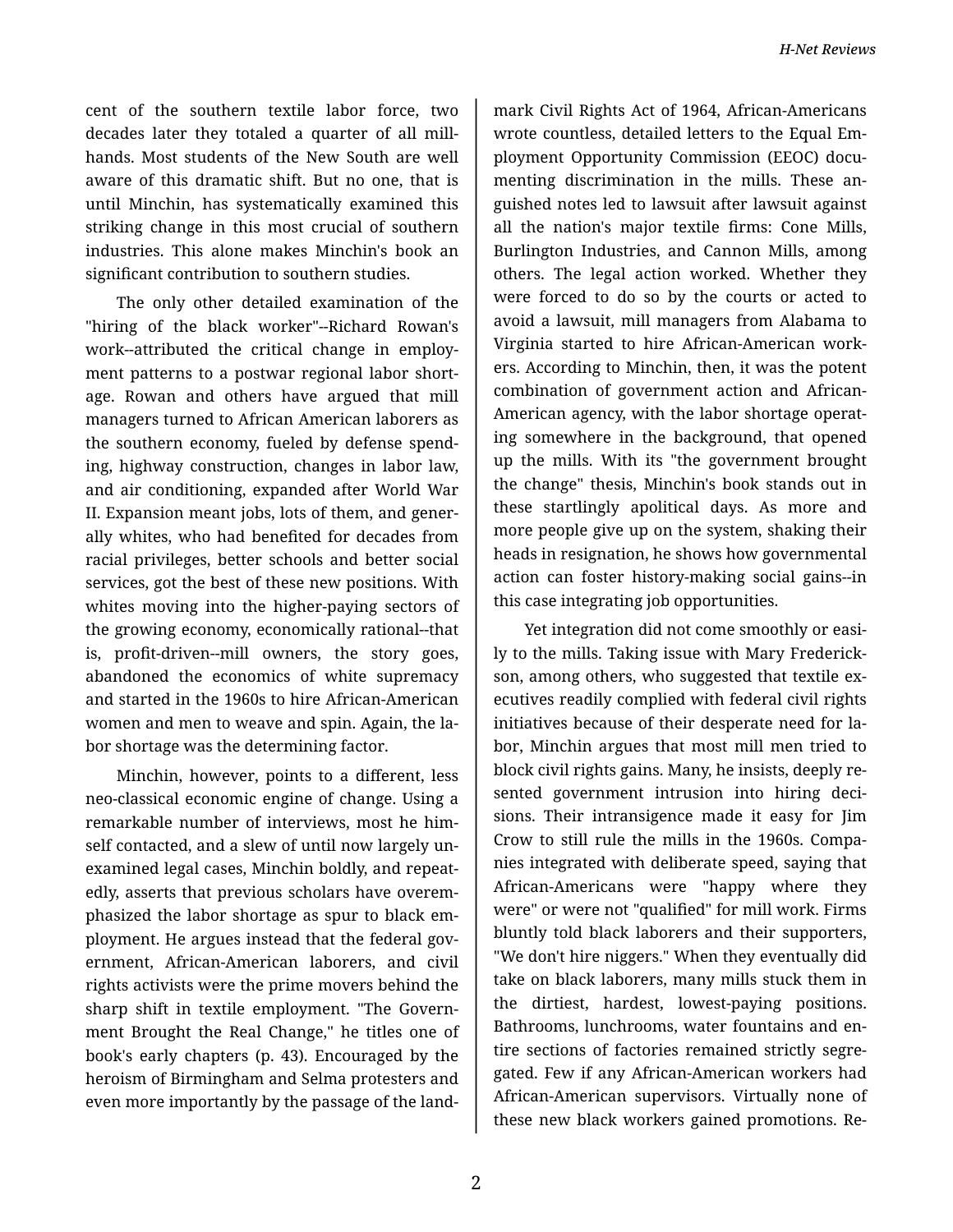peatedly, companies passed over well-qualified African-Americans in favor of inexperienced whites. Unfortunately, unions, in Minchin's words, amounted to little more than a "mixed blessing." Few southern millhands, for starters, belonged to unions, and the unions that did exist in the region did not automatically favor integration. Some, as Minchin points out, defended white supremacy, using their power to keep blacks out of the facto‐ ries.

Racial ideology did not just keep African-Americans out of the mills; it also played a central role in the choice of the first black workers. In the book's most riveting passages, Minchin tells the remarkable stories of those he calls the "textile pi‐ oneers." Local white leaders, often in cooperation with mill managers, carefully chose the initial African-American production workers. Typically they picked well-known, respected, seemingly conservative members of the black community to break the color barrier in the mills. Sometimes these men had worked in the mills for years in "colored jobs." During their tenures, many had learned to run the machines, regularly filling in for white millhands on break or absent. Most African-American women worked for a long, hard time in the homes of white supervisors or man‐ agers as "trusty" maids before getting a job in the mills (Black women, Minchin explains in a in‐ triguing chapter devoted to their experiences, had a harder time finding work in the mills than did black men). Many of the first African-American production workers were noticeably lightskinned. A social worker in the region remem‐ bered that mill companies inundated her office with requests for "'light-skinned' Negroes" (p. 124). The pioneers themselves felt that they had to live up to the part of the "Super Negro." One mis‐ take, they feared, and they would discredit the race and push the clock back to when African-Americans were barred from the mills.

Integration, if this is the right word for what Minchin has described here, certainly represent‐

ed progress. For many African-Americans, it meant a steady and bigger paycheck. For women, in particular, higher pay meant freedom from the drudgery and humiliations of domestic service. And, as Minchin suggests, mill jobs seem to have halted the flow of African-Americans north in search of opportunity and a better life. But the hiring of black workers, as he makes clear, did not transform the southern textile belt into the longhoped for promised land. Without explicitly say‐ ing so, Minchin has written a book about the New South, that is the second or third--depending on those counting--of the New Souths. In the old South, there was slavery. In the first New South, there was Jim Crow. In the post-Civil Rights New South, the signs over the water fountains came down and African-Americans returned to the polling station in the droves, but race still mat‐ tered. Sure, there were more opportunities for African-Americans in the 1960s than in the 1920s, but there remained even more opportunities for whites. Integration--integration of schools, hospitals, playgrounds, and factories--did not bring an end to racism or to segregation. If anything, feder‐ ally aided suburbanization created a more "mod‐ ern," and maybe even more intractable,form of segregation in the latest version of the New South taking shape in the 1960s. This is the painful story that lurks between the lines of Minchin's more up‐ lifting account of government activism.

Quite rightly, Minchin has grounded his nar‐ rative in civil rights historiography. His words probably say it best. "Although a vast amount of historical literature on the civil rights movement has been written in the last twenty years," Minchin declares in the book's opening line, "very little attention has been focused on economic as‐ pects of the civil rights upsurge, especially the im‐ pact that the movement had upon southern work‐ ers" (p. 10). Minchin's book certainly stands as an important corrective to the History Channel, protest-centered version of the Second Recon‐ struction. He deftly moves the struggle for jobs from the margins of the story to the center. By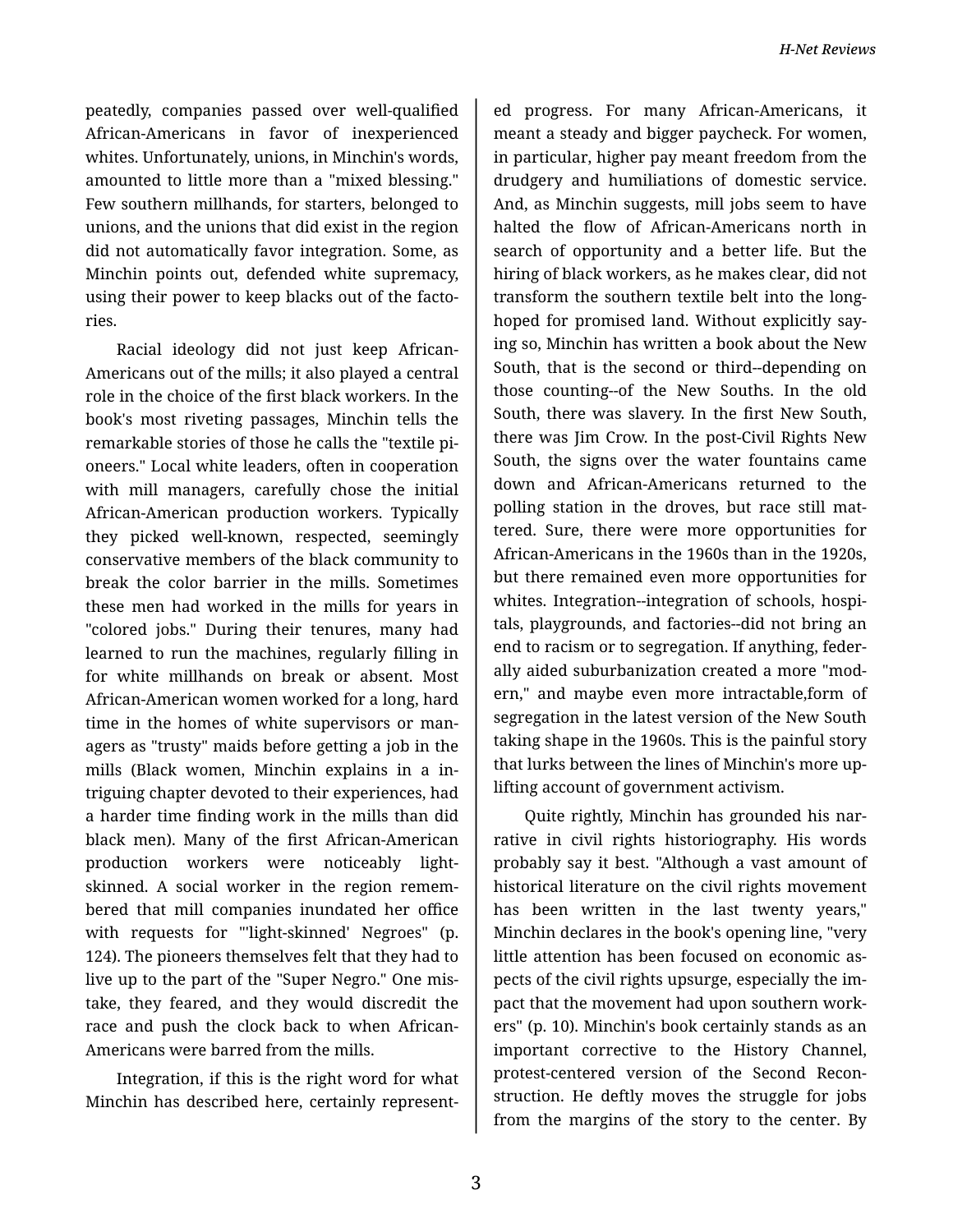shifting the focus, Minchin introduces us to a whole new cast of movement characters--the lawyers, ministers, and working men and women determined to give concrete meaning the legal gains of the era.

This emphasis on civil rights is crucial, but perhaps Minchin should not have been so quick to dismiss the economic side of the equation. Maybe the "labor shortage," which is not a thing, but the product of complex and ever-changing historical forces, warrants more attention. It is not that Minchin's governmental and civil rights perspectives are off the mark, but maybe the al‐ ternative explanation deserves further considera‐ tion. Perhaps he could tell us more about what kinds of jobs former white textile workers took af‐ ter they left the mills and the mill villages. Did they leave for higher paying jobs? When did this happen? What would have happened if the south‐ ern economy had not been growing so rapidly in the 1960s? Would the mills still have been able- socially, politically, and economically--to absorb thousands of African American workers? Did the size and shape of the labor market change over time? Were labor markets the same across the tex‐ tile South? Did African-Americans find it easier to enter the larger mills along the booming Sunbelt economic corridors of I-85 and I-75, or in the smaller out-of-the way mills? Did the location of the mill and local labor markets make a differ‐ ence? Minchin says little, moreover, about the kinds of companies that integrated. Did all firms hire black workers at the same time? Was man‐ agerial culture a factor? Did a company's relation‐ ship with national or even international markets shape hiring decisions? Were these factors more or less important than civil rights networks? And, again, did these factors change over time?

Talking about the timing of change points to another dimension of Minchin's work. While *Hir‐ ing the Black Worker* is bound by dates--it begins roughly in 1960 and ends in 1980--it eschews the change-over-time narrative model used by so

many other labor historians. Minchin declares right up front that a significant change aided by government action took place, and then he spends the rest of the book looking at this change from the perspectives of white laborers, textile execu‐ tives, African-American men and women, civil rights activists and trade unionists. Still, he might have said more about the shifts within his story. How, for example, did the experiences of black workers change over time? How did the govern‐ ment's role change? What about white workers and white managers? Did the integration of the mills fuel white racism? Can this hiring of the black worker be linked to the move of many mill‐ hands away from the national Democratic Party, first to the cause of George Wallace, and, later, to the side of conservative Republicans? Who can forget the image, featured in a Jesse Helms 1988 campaign commercial, of the bitter and angry white worker--perhaps a white millhand--crum‐ bling a piece of paper that told him he lost his job because of an affirmative action statute? And didn't Helms win the "mill vote" in that election? Is this an awful epilogue to Minchin's story, or is it a different story altogether?

Good history books raise hard questions. That is exactly what Minchin's book has done. He rais‐ es important questions that should engage us all. Thinking about his story makes us confront the biggest, most vexing issues in American life--race and democracy, political change and economic op‐ portunity. These are things we can never know too much about, or think about too much. And fi‐ nally, we owe it to Minchin for reminding us that change--progressive change--is possible, even if it did not turn the Newest of the New Souths into everything we want it to be.

Copyright (c) 1999 by H-Net, all rights re‐ served. This work may be copied for non-profit educational use if proper credit is given to the au‐ thor and the list. For other permission, please con‐ tact H-Net@h-net.msu.edu.

4